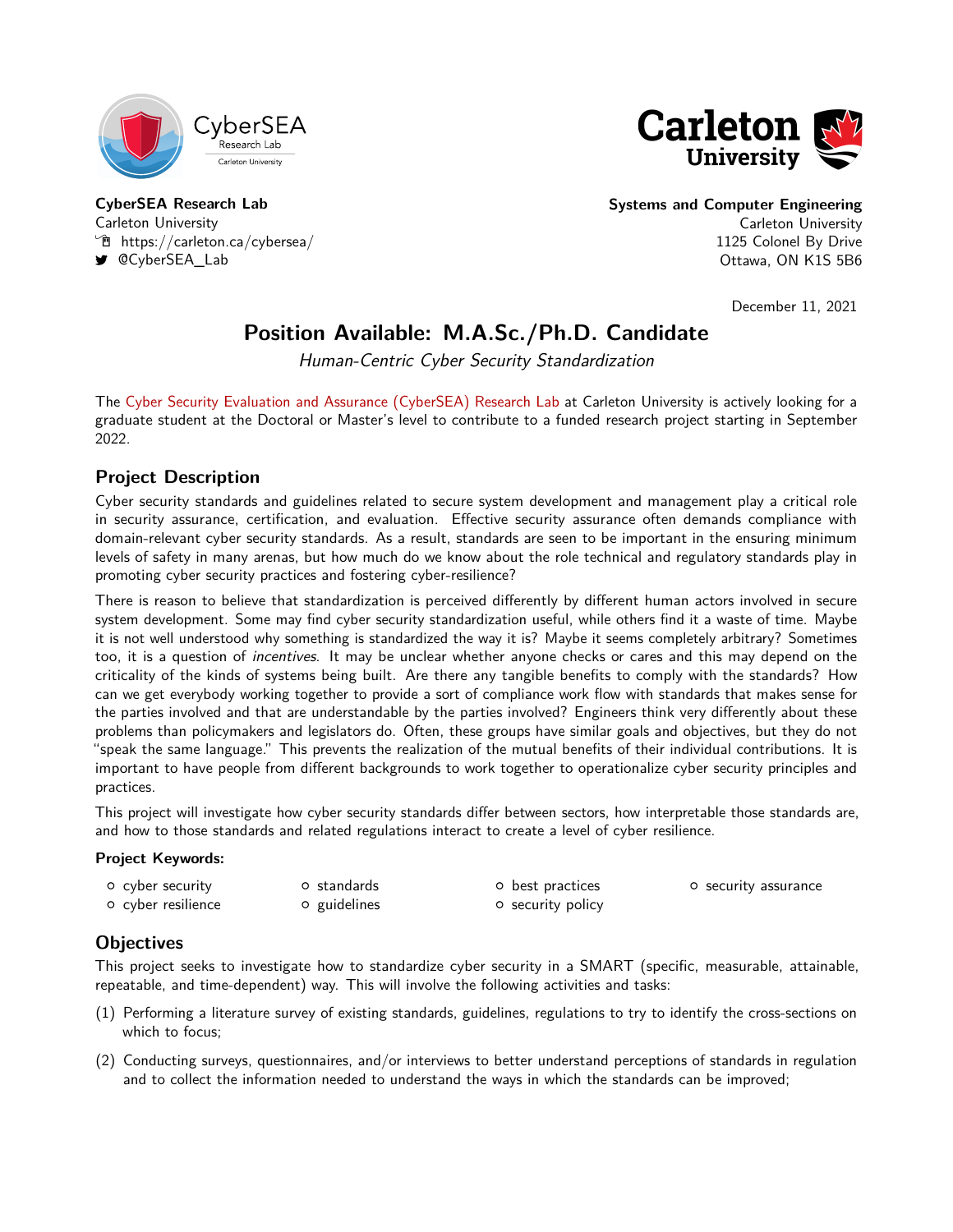- (3) Developing a measurement framework by which empirical evidence can be generated to support compliance with standards; and
- (4) Providing actionable recommendations based on the data collected to suggest how to improve cyber security standardization.

## **Related Literature References**

- [1] J. Jaskolka. [Recommendations for effective security assurance of software-dependent systems.](https://doi.org/10.1007/978-3-030-52243-8_37) In K. Arai, S. Kapoor, and R. Bhatia, editors, *Intelligent Computing, SAI 2020*, volume 1230 of Advances in Intelligent Systems and Computing, pages 511–531. Springer, Cham, July 2020.
- [2] L. Shan, B. Sangchoolie, P. Folkesson, J. Vinter, E. Schoitsch, and C. Loiseaux. [A survey on the applicability of](https://doi.org/10.1007/978-3-030-26250-1_6) [safety, security and privacy standards in developing dependable systems.](https://doi.org/10.1007/978-3-030-26250-1_6) In A. Romanovsky, E. Troubitsyna, I. Gashi, E. Schoitsch, and F. Bitsch, editors, Computer Safety, Reliability, and Security, pages 74–86, Springer, Cham, 2019.
- [3] C.W. Axelrod. [The creation and certification of software cybersecurity standards.](https://doi.org/10.1109/LISAT.2016.7494112) In Proceedings of the 2016 IEEE Long Island Systems, Applications and Technology Conference (LISAT), Farmingdale, NY, pages 1-6.
- [4] J. Weidman, I. Bilogrevic, and J. Grossklags. [Nothing standard about it: An analysis of minimum security standards](https://doi.org/10.1007/978-3-030-66504-3_16) [in organizations.](https://doi.org/10.1007/978-3-030-66504-3_16) In I. Boureanu, C. C. Drăgan, M. Manulis, T. Giannetsos, C. Dadoyan, P. Gouvas, R. A. Hallman, S. Li, V. Chang, F. Pallas, J. Pohle, and A. Sasse, editors, Computer Security, pages 263–282, Spinger, Cham, 2020.
- [5] P. Wagner, G. Hansch, C. Konrad, K.-H. John, J. Bauer, and J. Franke. [Applicability of security standards](https://doi.org/10.1109/ETFA46521.2020.9212126) [for operational technology by SMEs and large enterprises.](https://doi.org/10.1109/ETFA46521.2020.9212126) In 25th IEEE International Conference on Emerging Technologies and Factory Automation (ETFA), volume 1, pages 1544–1551, September 2020.
- [6] A. Colombo and B. Karney. [Why engineers need public policy training and practice.](http://hydratek.com/wp-content/uploads/2012/12/policy.pdf) The Journal of Policy Engagement, 1(1):9-12, 2009.

## **Desired Skills/Qualifications**

Suitable candidates will have a Bachelor's degree in Software Engineering, Computer Science, or a related field. Ideal candidates will be self-motivated with an ability to work independently and to communicate effectively in a team environment. background in computer security is highly desirable. Experience with standards, as well as skills in data collection, conducting surveys, and data analysis is considered an asset.

All candidates must satisfy the [Minimum Admission Requirements](https://graduate.carleton.ca/apply-online/minimum-requirements/) at Carleton University. International candidates must also ensure that they satisfy the [English as a Second Language Requirements.](https://graduate.carleton.ca/international/english-second-language/) In all cases, these requirements will be strictly enforced when evaluating an application for admission.

## **Funding**

Successful candidates for this position will be *eligible for funding* in the form of a research assistantship. Specific funding details are determined at the time of offer and consider numerous factors such as academic standing, research potential, availability of funds, eligibility for teaching assistantship and/or scholarships, etc.

### **Host Research Institute Information**

[Carleton University](https://carleton.ca/) is a public comprehensive university, founded in 1942, in Ottawa, Ontario, Canada. The research-intensive Faculty of Engineering and Design at Carleton University is recognized as one of Canada's leading institutions in the study and research of engineering, architecture, industrial design and information technology. Since the inception of engineering at Carleton in 1945, our experts have pushed the bounds of innovation and discovery. Carleton focuses on anticipating the needs of industry and society, and offers forward-thinking programs with real world application and produces research that is helping to shape our present and future. The [Department of Systems and](https://carleton.ca/sce/) [Computer Engineering](https://carleton.ca/sce/) is a recognized world-class institution in software engineering, computer systems engineering, communications engineering, and biomedical engineering. Together with the Department of Electronics, the Department of Systems and Computer Engineering constitutes one of the largest and most research-intensive centres for Electrical